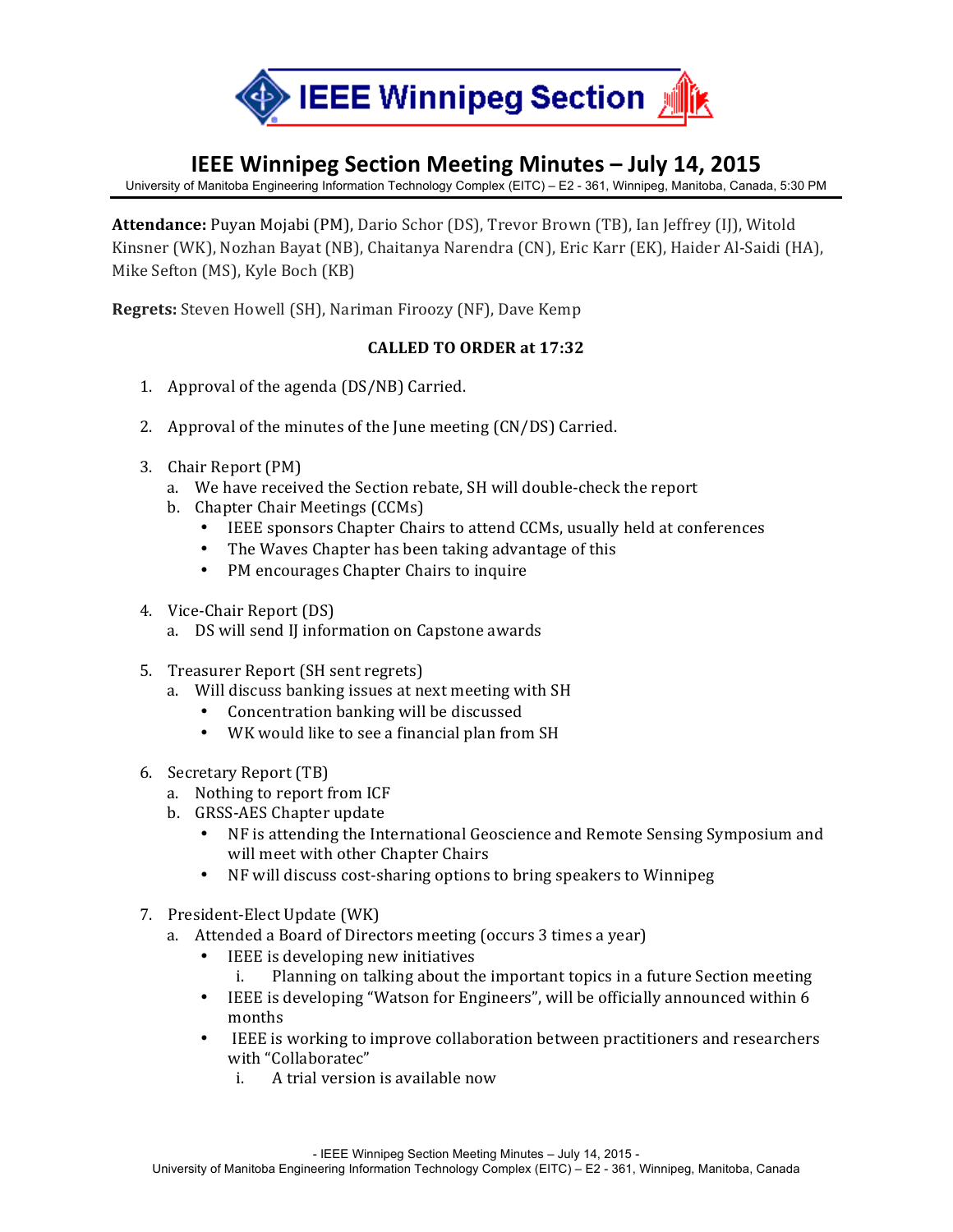- 8. IEEE Canada Foundation Report See Secretary's report
- 9. Chapter and Affinity Group Reports
	- a. Communications Not in attendance
		- Dr. Alfa gave a talk with 30 people in attendance
	- b. Computer and Computational Intelligence (WK)
		- Planning a talk for September
			- i. WK approached people in computer science to join
		- Upcoming IEEE Xtreme Programming Challenge
			- i. Would like to include students from Red River College
			- ii. HA would like to be involved in the preparation
			- iii. There will be one tutorial before the competition
	- c. EMBS Not in attendance
	- d. EduManCom Not in attendance
	- e. PES (MS)
		- PES Luncheon was held on June  $14<sup>th</sup>$
		- Next luncheon will be in September
		- WK would like to see an analysis of why the PES luncheons are so successful i. MS will investigate
	- f. Waves  $(PM)$ 
		- Upcoming DL talk on Friday, July 17<sup>th</sup> 2015, 10:30 am, Prof. Levent Gürel i. Will be on fast CEM methods for solving large-scale EM problems
	- g. RobConIM Not in attendance
	- h. GRSS-AES (NF sent regrets)
		- See Secretary's report
	- i.  $YP(DS)$ 
		- The Winnipeg Public Library has asked YP to hold three more Arduino workshops over the next year
			- i. Open to the general public
		- 34 people attended the BBQ
	- j. Life Members Not in attendance
	- k. WIE Not in attendance
		- PM will try to connect with Jennifer Jessop
		- WK suggests that we could send welcome letters to new members
	- l. TISP (WK)
		- Working on a small teachers workshop
		- WK would like to include teachers and UMARS in HAM radio activities
	- m. Newsletter Not in attendance
- 10. Reports from student branch chairs
	- a. University of Manitoba (EK)
		- Registration with IEEE Canada has been approved
		- UMIEEE has been approved to be in the upcoming issue of the "Engenda"
		- EK wants to purchase a domain name
			- i. EK wants to apply for an UMIEEE credit card to keep the domain name for multiple vears
			- ii. Other groups have a credit card that could be used  $\alpha$  (such as YP)
			- iii. IJ: Talk with Andre from UMES to see how they pay for the domain
		- EK will meet with WK to discuss transparency of UMIEEE